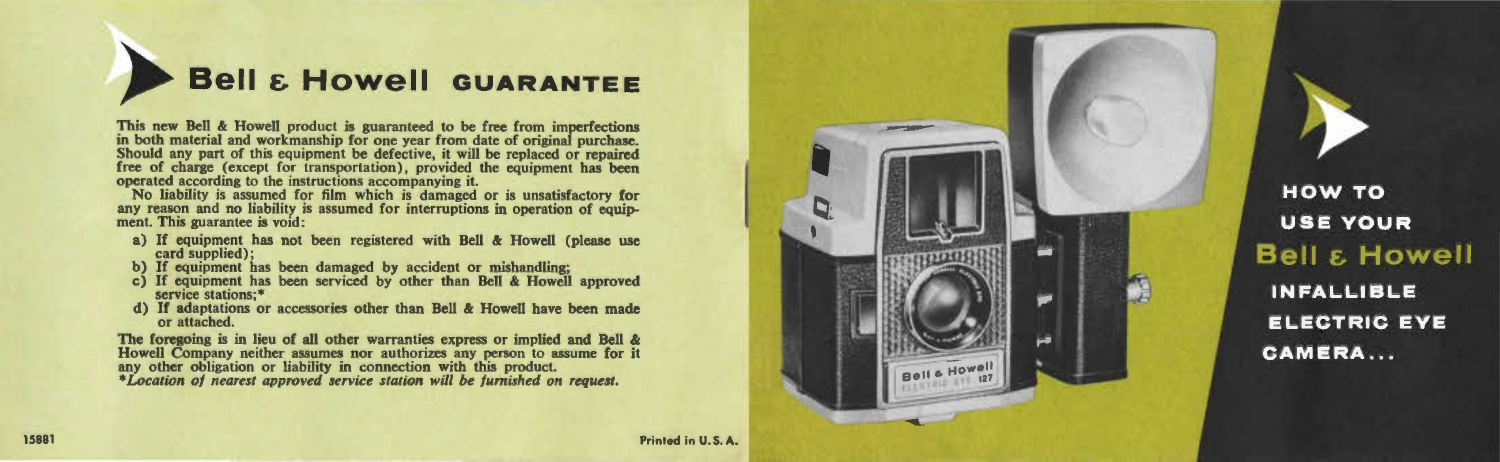**LET'S** LOOK **AT YOUR INFALLIBLE ELECTRIC** EYE **CAMERA** 

Your new Infallible Electric Eye camera makes photography a push-button affair. Even if you're a beginner, you can take wonderful black-and-white, color slides, or color prints automatically-your very first try. All you do is sight and shoot-there's no fuss, figuring, or complicated settings for you to make. Light sets the lens for you instantly, automatically, continuously. And when there's not enough light for perfect snapshots, just watch the Automatic Picture Control in the viewfinder<br>-it's always working-never lets you spoil a shot. Every picture is sharp and clear. 12 times out of 12!

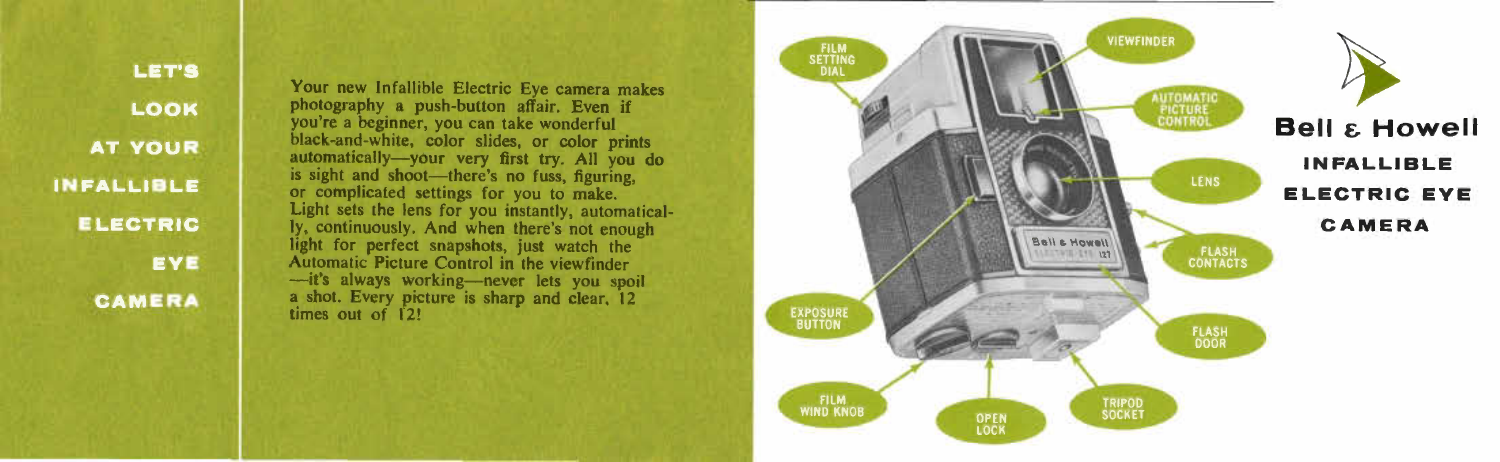

Insert the empty spool on the right side by pushing it up against the forked spring as shown. Slip the opposite end in place.

**with size 127 film** 

LOAD

Open and lift out the bottom of your camera.





Secure film in empty spool slot by turning Wind Knob 3 turns. Replace camera bottom and LOCK in place.

3 Insert new film roll on left side. Break seal and draw enough film to insert into empty spool.

4

#### **NEVER IN DIRECT SUNLIGHT**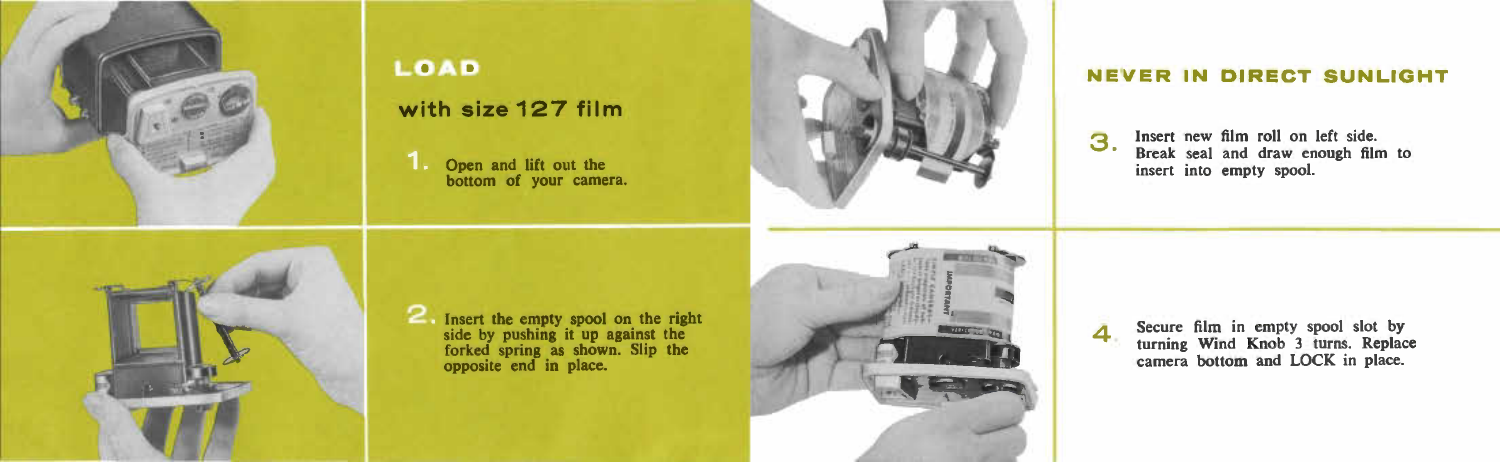

**AUTOMATIC SHUTTER CONTROL PREVENTS DOUBLE EXPOSURES** 

Look in the window on the back of your camera. Wind until you see an arrow-then slowly until the number "1" is centered in the window. As you wind, the advancing of film will automatically cock the shutter - you can never double expose a shot.

**UNLOADING** When you've taken your twelfth snapshot, turn the Wind Knob until the film end has passed the window. Then open camera and carefully remove film. Seal with paper sticker. Move empty spool to right side for next new roll of film.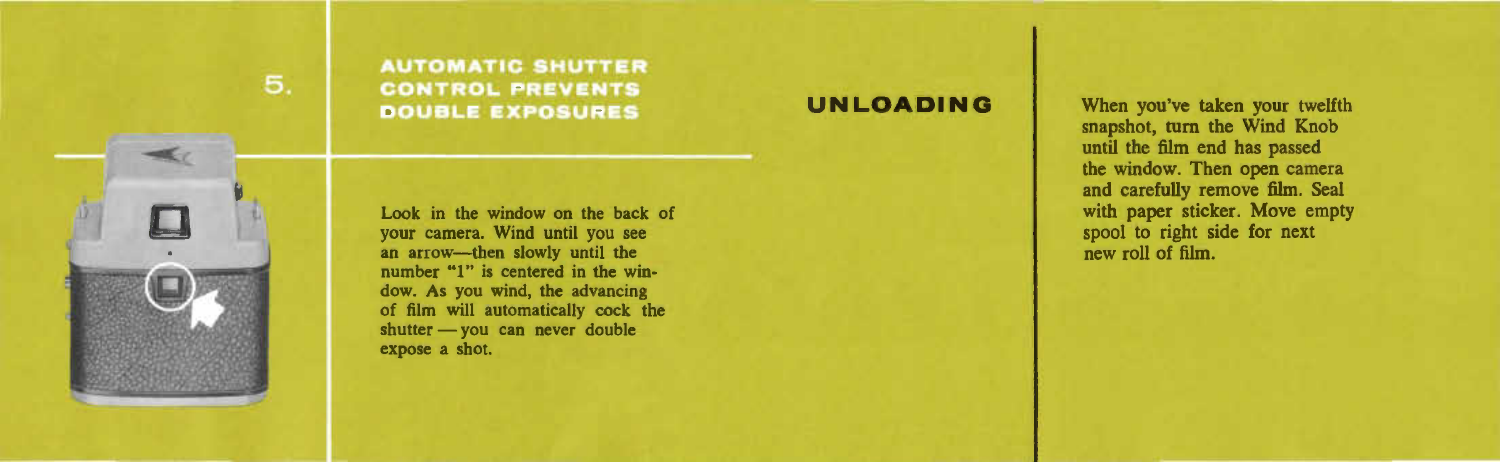**SET** It's easy to set your Electric Eye camera for perfect snapshots. Just flick the Film Setting Dial on the side of the Viewfinder until it corresponds with one of the two settings listed for the films below.



**0**  Set your cam era at the red triangle if you loaded with: Anscochrome Daylight Color Film, Ektachrome Daylight Color Film, Kodacolor Color Film.



Set your camera at the white dot if you loaded with: Super Anscochrome Color Film, All-Weather Pan Black-and-White Film, Verichrome Pan Black-and-White Film.

To set your Electric Eye camera for fla sh pictures see page 9.



R a ise your camera to eye level and sight through the big, bright viewfinder. What you see in the viewfinder is exact ly what will be photo g raphed by your sharp Wide View Electr ic Eye Lens.

#### **AUTOMATIC PICTURE CONTROL**

Don't Shoot-unless you see the green signal in the viewfinder. If black, there's not enough light for perfect snapshots. This is the Aut o mat ic Picture Control that prevents you from wasting film.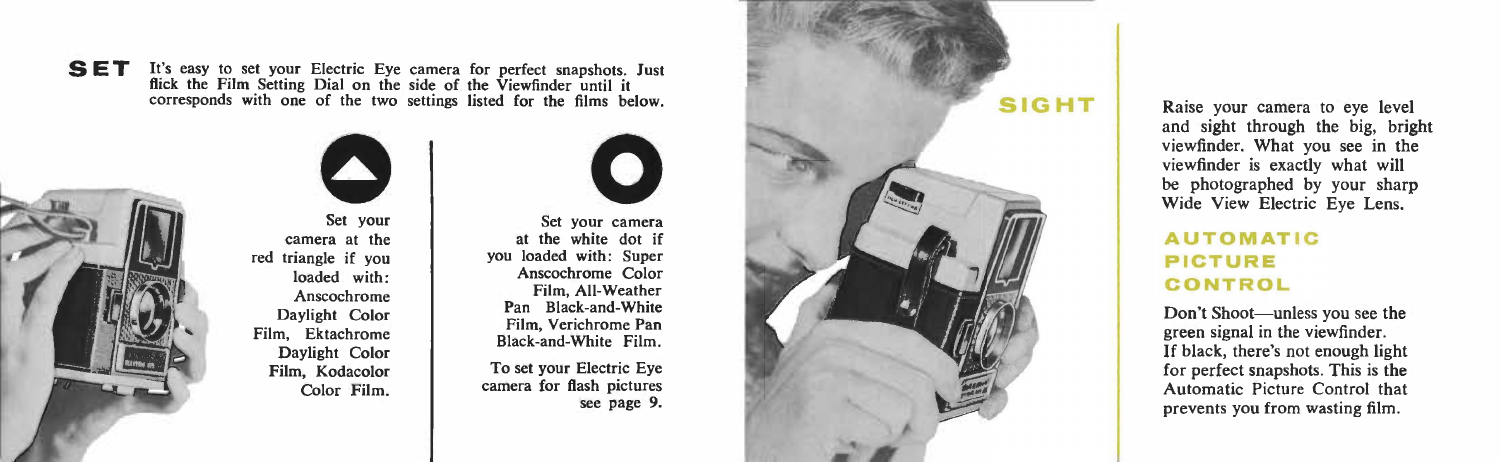#### **SHOOT**

Hold your camera steady and level, keeping your fingers away from the front of the lens. To take your first picture, slowly press the Exposure Button until it clicks. If no click is heard, you did not wind your camera after your last shot. Your Electric Eye camera has a fixed-focus lens which is focused for objects *5* feet and beyond. Keep at least *S* feet from your subject with the sun over your shoulder. The use of a tripod is recommended for close-ups. A tripod socket is provided on the base of your camera.



## **FLASH PICTURES ARE A SNAP WITH YOUR ELECTRIC EYE CAMERA**

1.

2.

**IMPORTANT:** 

#### **HERE'S ALL THERE IS TO** IT:

*Attach Flash Unit* to the side of your camera. Lock in place with the Knurled Knob.

*Insert Flashbulb.* There are two kinds you can use with your camera, "Blue" (M-5B, or M-25B) "Clear" (M-5, or M-25). Use the bulb shown in the table on next page for the kind of film in your camera.

Flashbulbs occasionally shatter, therefore a ftashguard over the reflector is recommended. Your Bell & Howell dealer can supply one. Never use flash in an explosive atmosphere.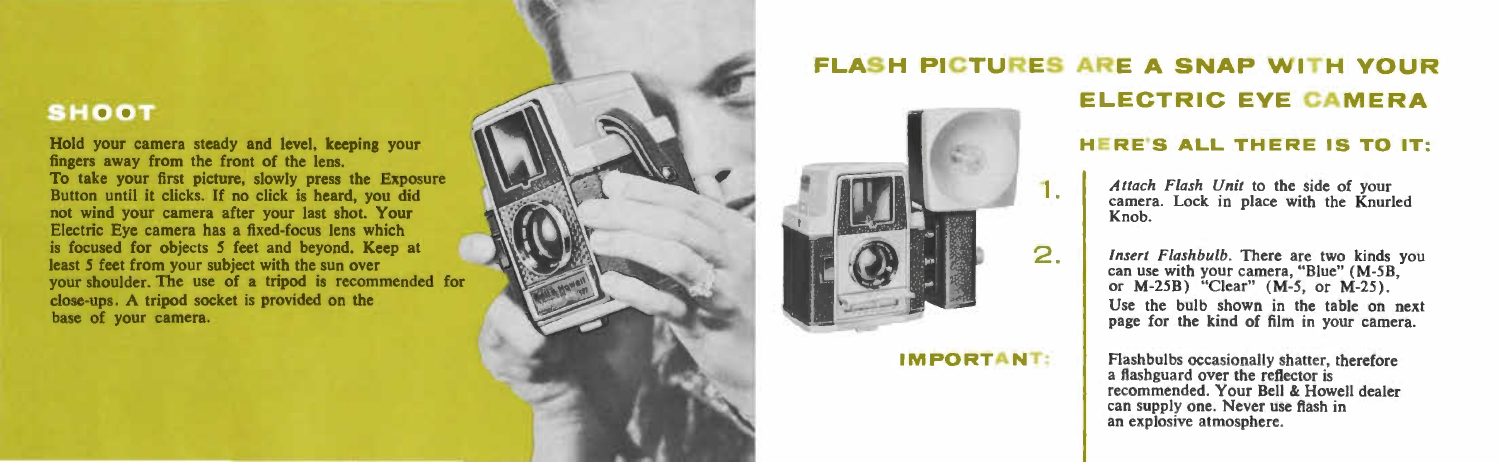

### **SET DISTANCE SCALE**

Flick open the flash door and you'll see two distance scales. One scale has a Red "triangle"  $(\triangle)$  marker, the other a White "circle"  $(\mathbf{O})$  marker. The marker you use will depend on the kind of film in your camera. (See table on next page.) Estimate the distance between you and your subject. Slide the marker until it is opposite this distance on the scale of the same color. The lines extending from the markers, show the near and far limits at which proper exposure will take place.

#### **SNAP THE PICTURE**

Hold your camera steady and level, and slowly press the Exposure Button. Before you take your next picture, eject the "hot" flashbulb with the button (not your fingers) in back of the flash reflector. Insert a new bulb.

**NOTE:** 

To close the Flash Door for automatic operation, move the Distance Scale to the EE position.

### **GUIDE FOR FLASH-FILM SPEED TABLE**

| Type Film In Camera                | Flashbulb | Distance Scale Marker | <b>Film</b><br>Speed |
|------------------------------------|-----------|-----------------------|----------------------|
| Anscochrome Daylight (Color)       | Blue      |                       | 32                   |
| <b>Ektachrome Daylight (Color)</b> | Blue      |                       | 32                   |
| Kodacolor (Color)                  | Clear     |                       | 32                   |
| Super Anscochrome (Color)          | Blue      |                       | 100                  |
| All-Weather Pan (Black-and-White)  | Clear     |                       | 64                   |
| Verichrome Pan (Black-and-White)   | Clear     |                       | 80                   |

Your camera is set only for the film speeds listed in this table.